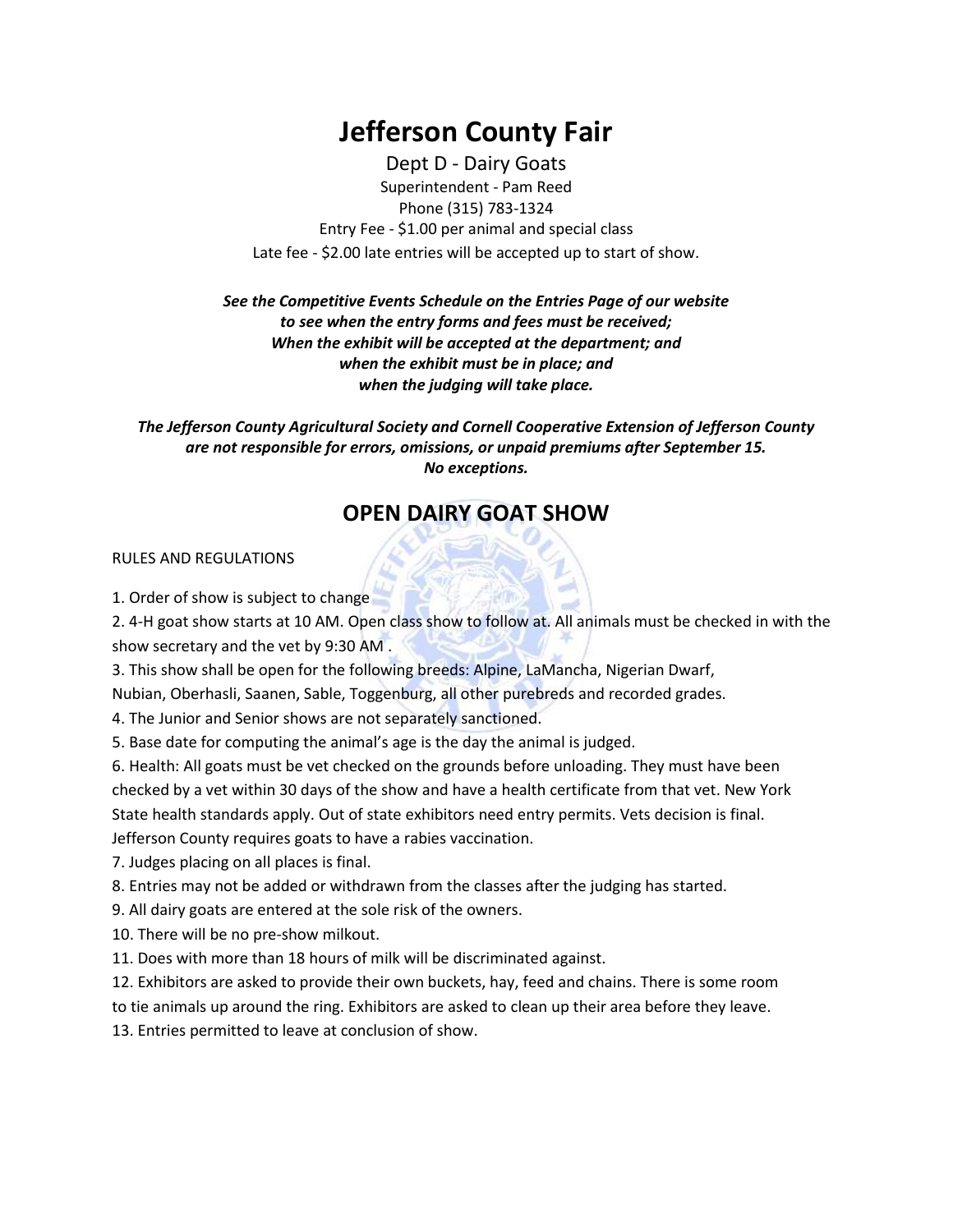## **Open Dairy Goat Show**

| Section 1 Alpine<br><b>Section 2 LaMancha</b><br><b>Section 3 Nubian</b><br>Section 4 Oberhasli<br><b>Section 5 Saanen</b> |                | Section 6 Toggenburg<br><b>Section 7 All Other Purebreds</b><br><b>Section 8 Recorded Grade</b><br>Section 9 Nigerian Dwarf<br><b>Section 10 Sable</b> |                 |                 |  |
|----------------------------------------------------------------------------------------------------------------------------|----------------|--------------------------------------------------------------------------------------------------------------------------------------------------------|-----------------|-----------------|--|
| Class No.                                                                                                                  |                | 1 <sup>st</sup>                                                                                                                                        | 2 <sub>nd</sub> | 3 <sup>rd</sup> |  |
| 1. Doe kid under 4 months                                                                                                  |                | \$14                                                                                                                                                   | \$12            | \$9             |  |
| 2. Doe kid 4 months but under 8 months                                                                                     |                | \$14                                                                                                                                                   | \$12            | \$9             |  |
| 3. Doe kid 8 months but under 12 months                                                                                    |                | \$14                                                                                                                                                   | \$12            | \$9             |  |
| 4. Doe kid 12 months but under 24 months                                                                                   |                | \$14                                                                                                                                                   | \$12            | \$9             |  |
| 5.Jr. Champion                                                                                                             |                | <b>ROSETTE</b>                                                                                                                                         |                 |                 |  |
| 6. Reserve Jr. Champion                                                                                                    |                | <b>ROSETTE</b>                                                                                                                                         |                 |                 |  |
| 7. Doe 1 year and under 2 in milk                                                                                          |                | \$14                                                                                                                                                   | \$12            | \$9             |  |
| 8. Doe 2 years but under 3 years in milk                                                                                   |                | \$14                                                                                                                                                   | \$12            | \$9             |  |
| 9. Doe 3 years but under 5 years in milk                                                                                   |                | \$14                                                                                                                                                   | \$12            | \$9             |  |
| 10.Doe 5 years or over in milk                                                                                             |                | \$14                                                                                                                                                   | \$12            | \$9             |  |
| 11.Senior Champion                                                                                                         |                | <b>ROSETTE</b>                                                                                                                                         |                 |                 |  |
| tang<br>12. Reserve Senior Champion                                                                                        | <b>ROSETTE</b> |                                                                                                                                                        |                 |                 |  |
| 13. Grand Champion                                                                                                         | <b>ROSETTE</b> |                                                                                                                                                        |                 |                 |  |
| 14. Reserve Grand Champion                                                                                                 | <b>ROSETTE</b> |                                                                                                                                                        |                 |                 |  |
| 15. Champion Challenge                                                                                                     | <b>ROSETTE</b> |                                                                                                                                                        |                 |                 |  |
| 16. Dam & Daughter                                                                                                         | <b>ROSETTE</b> |                                                                                                                                                        |                 |                 |  |
| 17. Best 3 females bred & owned by exhibitor                                                                               |                | \$14                                                                                                                                                   | \$12            | \$9             |  |
| 18. Get of Sire                                                                                                            |                | \$14                                                                                                                                                   | \$12            | \$9             |  |
| 19. Best of Breed                                                                                                          |                | \$12                                                                                                                                                   | \$9             |                 |  |



### **GENERAL RULES**

1. Any exhibitor displaying dairy goats may participate in the Showmanship Contest.

2. Each participant must show his/her own animal but, during the course of the contest, may be asked by the judge to show some other animal.

3. Youth should prepare their animals for the contest without major assistance from an adult.

4. White outfit is preferred.

| Class No.                 | 1st  | 2 <sub>nd</sub> |
|---------------------------|------|-----------------|
| 1. Youth Age 12 and under | \$12 | \$10            |
| 2. Youth Age 12-19        | \$12 | \$10            |
| 3. Adult                  | \$12 | \$10            |